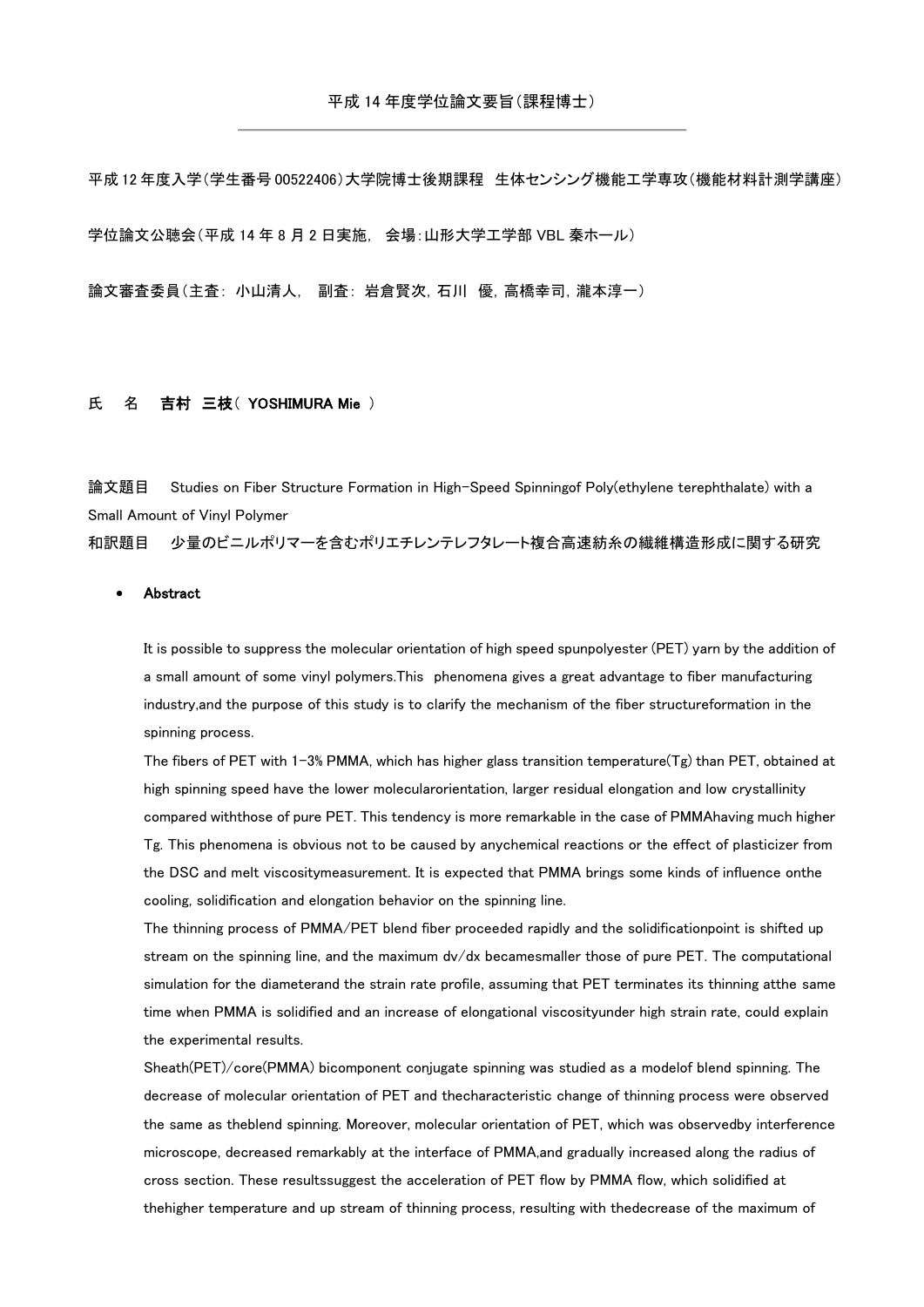dv/dx at the solidification point.

This parallel deformation model of PET and PMMA could reasonably explainthe decrease of molecular orientation, change of thinning process and theeffect of PMMA Tg for not only conjugate but also blend system.

## 論文内容要旨(和文)

ポリエステル(PET)高速紡糸の構造発現を制御し、分子配向の増加を抑制できれば、POY の吐出生産性 を飛躍的に増大せしめる事が可能となる。PET にある種のビニル系ポリマーを添加すると、大きな配向低下 が認められるが、この機構については明らかではない。本研究はこの理由を明らかにし、複合紡糸系高速 紡糸の繊維構造制御の理論構築に進展をもたらすとともに、PET 繊維製造技術を工業的に革新せんとする ものである。

PET中に PMMA を数%ブレンドした高速紡糸繊維(紡速 1000~5000m/分)の繊維構造・物性を解析し、ブ レンドしない場合に比較して、高伸度、低配向であり、配向結晶化もより高紡速側にシフトする事が判った。 また特にガラス転移温度(Tg)の高い PMMA 程、低配向になる事が判った。この現象は、化学反応による分 子構造変化、あるいは PMMA が可塑剤としての役割を果すものではなく、すなわち溶融状態の変化に起因 するものでなく、口金から吐出した後の伸長流動・冷却状態の変化に基づくものと推定された。

上記ブレンドにおける紡糸過程の構造発現を推定するため、伸長流動時の細化曲線を実測した。ブレンド により細化は促進され、細化終了点は紡糸線上流側へ移行する。またブレンドしない場合、糸速変化率 (dv/dx)の極大は大きく、かつ極大の直後細化が終了するのに対し、ブレンド繊維では極大は小さくなり、か つ極大の後も緩やかな細化を続ける。

ブレンドポリマーを単一成分と見なして、紡糸中の細化シミュレーションを実施した。上記、細化の上流シフト と分子配向の低下は、伸長粘度の増大、低下では説明できず、固化点の上昇すなわち PMMA が固化した 時 PET もまた細化を終了すると仮定する事により、はじめて説明が可能であった。高 Tg の PMMA 程、PET 分子配向の低下をもたらす事は、この仮説を支持するものと思われる。また伸長流動時の歪硬化を仮定す る事により、実測の細化曲線は更に良く説明できた。

次にブレンドと同じ少量の PMMA をコアとするS/Cコンジュゲート繊維を高速紡糸し、これをブレンドのモデ ルとして構造解析した。コンジュゲートもブレンドと同様の細化曲線の変化、および分子配向の低下を示した。 干渉顕微鏡観察によれば、低 TgPMMA の場合、分子配向は PMMA-PET の界面近傍で若干減少し、界面 から離れるに従い増加、繊維表面では低配向化は認められなくなる。一方、高 Tg-PMMA の場合には、界 面の極く近傍で大きく低下し繊維表面まで、低配向状態を続ける。この事から以下を推定した。

分子配向の低下は、より高温で冷却固化する PMMA の伸長流動が PET の流動を加速する事によって、細 化終了付近の急激な加速を緩和するためと解釈される。デュポン特許によれば,細化上流の紡糸走行糸を 高圧空気にて下流側に加速した場合、やはり同様の低配向化現象が見られるが、これも上記と同じ考えに より説明できる。他方、界面の極く近傍での Δnの増加は、固化した PMMA 界面での PET 分子鎖の引伸ば しを示唆する。従って界面が過度に多い微分散ブレンドの場合、配向の低下効果が若干ながら損なわれる。 特に高 Tg-PMMA のS/Cコンジュゲートでは、PMMA は PET を完全に加速しきれないまま固化するため、 PMMAの断裂が起こり、そこではPETのみが細化、高配向化する。ブレンドはコンジュゲートと異なり繊維軸 方向に連続していないが、繊維軸に沿ったどの部位でも一定量の PMMAが存在するから、基本的には伸長